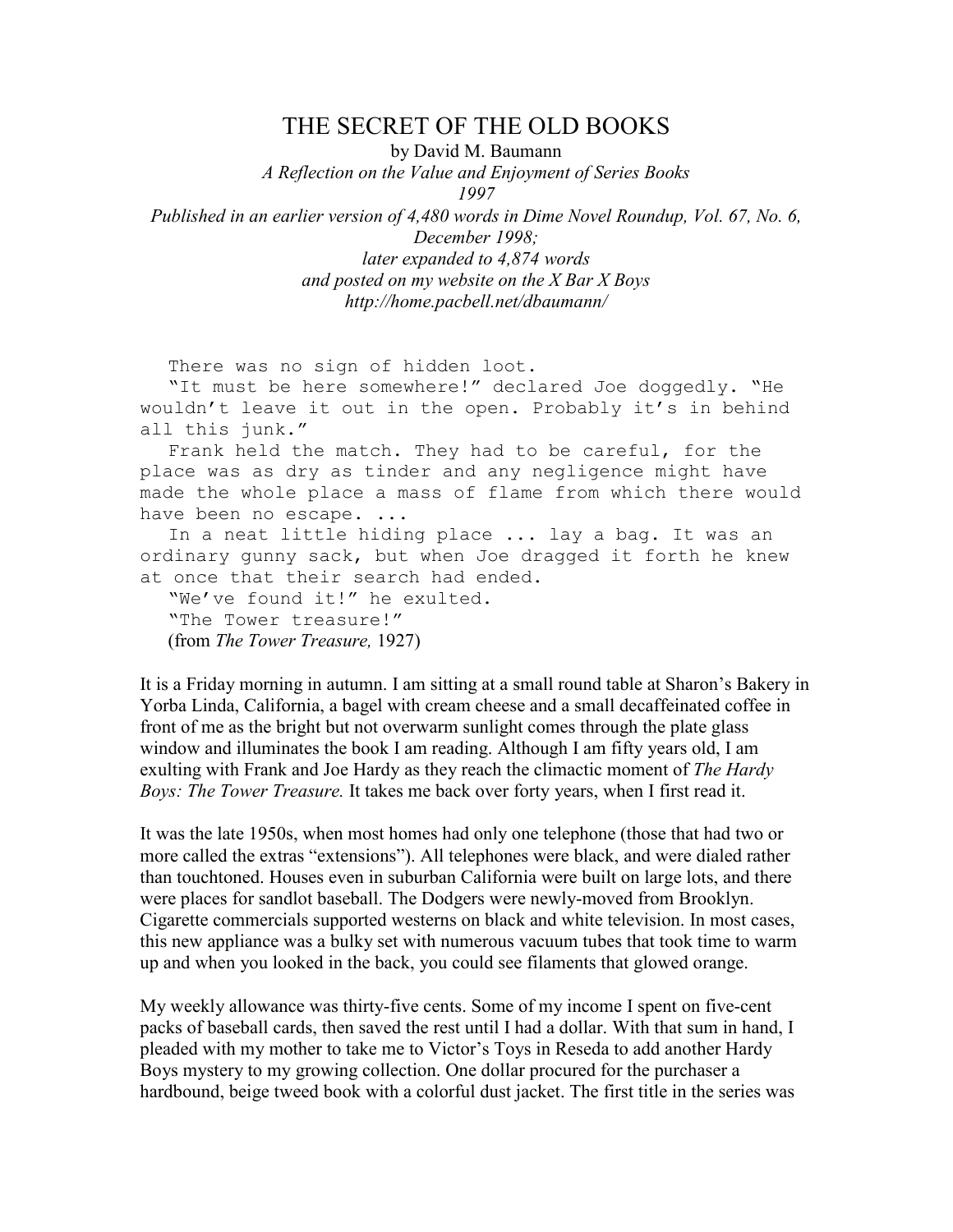The Tower Treasure, which had first appeared in 1927. Adventures were promised in subsequent volumes with such evocative titles as *The House on the Cliff*, *What Happened* at Midnight, The Melted Coins, and The Secret Panel.

I saved eagerly for these treasures, and when I was asked what I wanted for birthday and Christmas gifts, they were at the top of the list. As the months and years passed, the shelf in my room provided a home for more and more of these volumes. At last I owned the entire set through number 38, The Mystery at Devil's Paw. That story, set in Alaska, appeared in 1959, the same year that Alaska became the 49th state.

When I entered high school, I thought I had outgrown these "children's books" and decided to pass them on. So that others could know the same pleasure I had had in reading them, I gave them all away. Although it was a generous gesture, as I grew into adulthood I regretted losing the books. To make them more appealing to readers in the 1960s, the texts of the Hardy Boys series began to be updated at the time I gave mine away, so even had I wanted to rebuild my collection, the original texts were out of print.

One day several years ago, I shared my regret at losing these books with a friend of mine who likes books as I do. For my birthday that year, she gave me a copy of Hardy Boys number 26, The Phantom Freighter, in the original text, which she had found at a used book store. I had never considered that used book stores might be a source of the books I had given away. I was delighted, and decided to recreate my old collection by searching through used book stores and purchasing the original text Hardy Boys through number 38. After eleven months, my search was completed. This was long before I was aware that anyone else in the country was interested in what I would later learn are called "series books."

Except in a few cases, the plots of the Hardy Boys were not very memorable. In my reintroduction to these books, I found that what I enjoyed most in the old Hardy Boys was the Americana. In those early volumes, Frank and Joe were boys having fun in small town, east coast, pre-television America in the late 1920s and the 1930s. With their chums they ate at the malt shop, played harmless pranks on the local citizens and constabulary, and drove roadsters that, in a hurry, could exceed 35 miles per hour. They rarely went out without wearing ties and caps.

On Saturday mornings, when school was out, frequently they were found on dirt roads in the farm country back of town, taking short cuts through orchards on a day hike with four to six boys—which always included their best friend, loyal but timorous Chet Morton, who usually had an apple in his hand and a candy bar in his pocket.

 Next day was Saturday, and immediately after breakfast the Hardy boys asked their mother to make up a lunch for them, as they intended to spend the day in the woods with a number of their school chums.

 Mrs. Hardy quickly made up a generous package of sandwiches, not forgetting to slip in several big slices of the boys' favorite cake, and the lads started out in the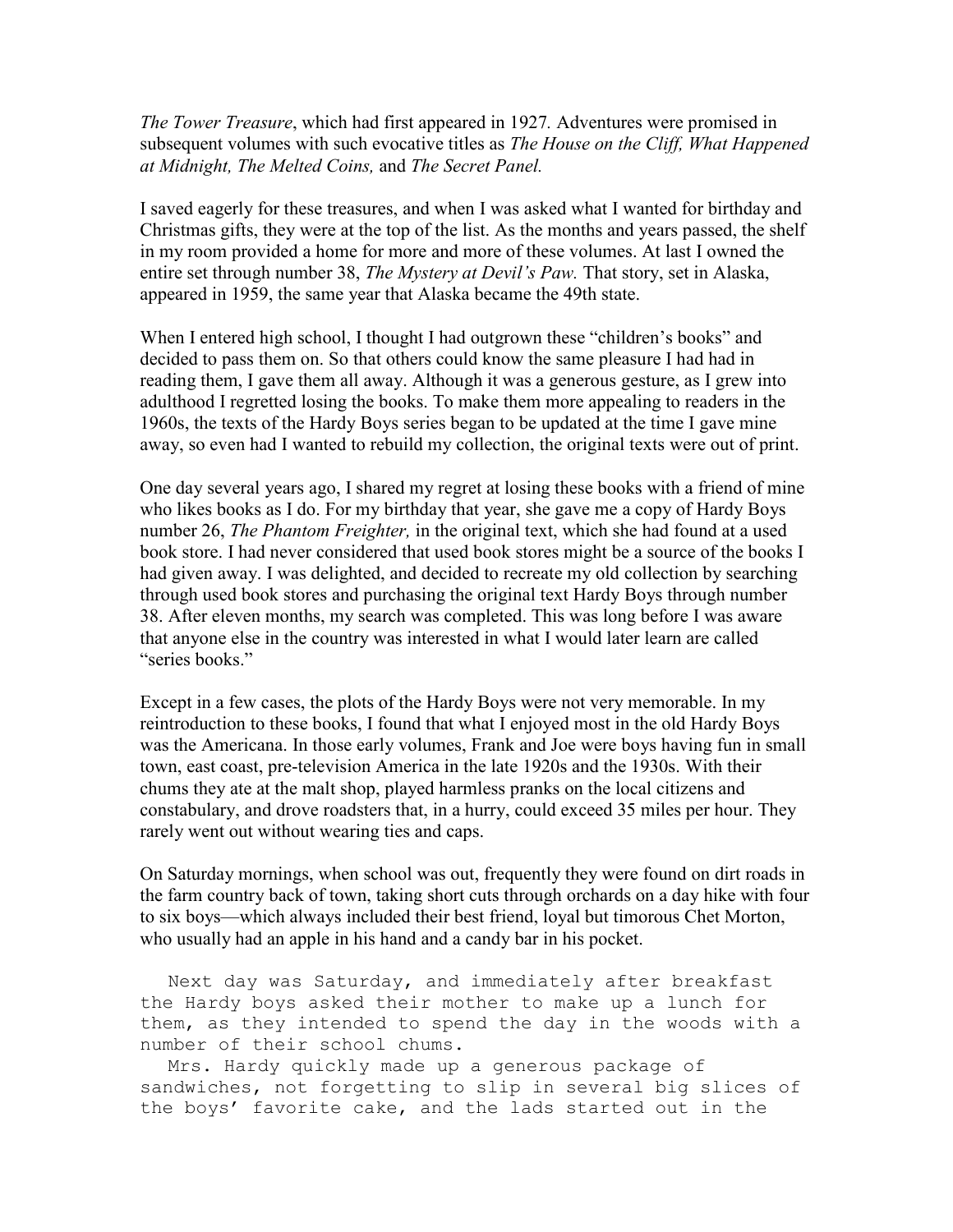bright morning sunshine, with the whole holiday before them.

They met the other boys, half a dozen in all, on the road at the outskirts of town and so, whistling and chattering and telling jokes, the group trudged along the dusty highway. Once in a while they would explore along the fences for berry bushes, and occasionally a friendly scuffle would start, to end with both laughing contestants covered with dust. ...

 Willow Grove was about a mile farther on. It was some distance in from the road, and was on the banks of the Willow River, from which it got its name. It was an ideal place for a picnic, and as it was somewhat early in the season it was hardly likely that other parties from the city would be in the grove that day. ...

 Once in the friendly shade of the trees they capered about in the joy of their Saturday freedom. Chet took charge of the lunches and stored them in a convenient clearing, and then began the rush for the river.

 The day passed in the usual fashion of such days. They swam, they ate, they loafed about under the trees, they played games at imminent risk of life and limb, they explored the woods, and otherwise enjoyed themselves with all the happy energy of healthy lads.

(from The Tower Treasure, 1927)

During the summer or school holidays, the same group went on camping trips by motorcycle or motorboat, or worked out in the barn in back of the Hardy house which the "lads" had fitted up as a gymnasium. In this charming context, the boys solved mysteries, captured criminals, discovered treasure, located missing persons, and endured blizzards and rain storms. In the dark of night, they could be found in the woods or listening in on criminals' conversations taking place in old mansions.

There was an undefinable aura in the books, especially the earliest books in the series. Each was a time machine into another era, a time of the simple values and basic ethics of strong America, now so little in evidence. But the unexpected pleasure I experienced in reading the books was more than mere nostalgia or a willingness to look at another age with blinders. In many of them, there was also real quality.

Recently I picked up one of today's popular novels at random. I let the pages fall open and glanced through the text. Just on the two pages facing me one person vehemently cursed another in his absence, blasphemous words were used in an exclamation, and exploitative sexuality was described. Granted, this was a book for "adults" rather than children, but quite recently, on cable television in the late afternoon, I overheard some of the most intensely foul language I have ever run across. Four police officers were fiercely cursing one another, at length, while discussing a case in their police station. The contrast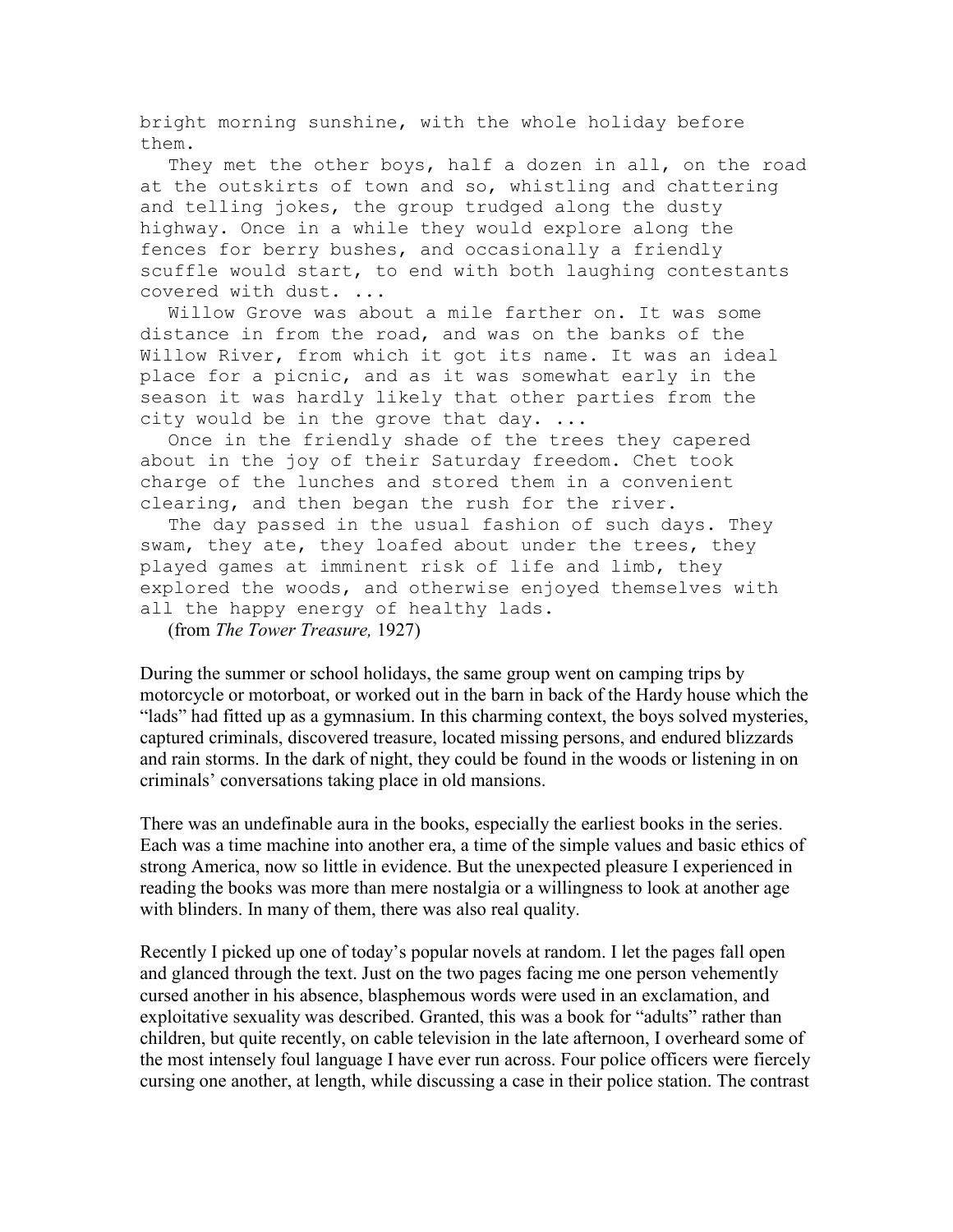between this incident, easily available to the after-school crowd, and the Hardy boys picnicking with their friends is astounding.

After I had finished recreating my collection of Hardy Boys, I began to learn about and then to look for other series. I met other collectors, learned about and subscribed to fanzines, and got online and corresponded with other people who are interested in the series books. By a combination of buying and trading books and very good fortune, I managed to complete numerous sets.

I found the fifteen books of the Don Sturdy series (published 1925-1935). Don Sturdy was a teenager who traveled with his uncles and had many adventures in faraway places of the world. Don was held up as a "model for American youth," and was described as

```
 "... a tall, strongly built boy, unusually muscular for 
his age, of a frank, straightforward nature, truthful, 
genial and courageous."
```
(from Don Sturdy in the Land of Volcanoes, 1925)

Then I found the twenty-one volumes in the X Bar X Boys series, published from 1926 to 1942. These stories, characterized by a subtle and clever tongue-in-cheek sense of humor, features teenage brothers Roy and Teddy Manley who live on a ranch, enjoy the pure outof-doors, and frustrate rustlers, kidnapers, and other ne'er-do-wells. Their admiration of the beauty of nature and enjoyment of it pulls at the heart today.

 Down and down the boys went, making their way carefully over the rocky trail until at last they came to the roaring waters of Bitter Rock Creek.

 "What a view!" Teddy was impressed by the grandeur of the scene. "Never saw anything like it before, did you, Roy?"

 Roy did not answer, but stood gazing at the beautiful vista before them.

 Almost at their feet rushed the waters of the creek, sparkling and leaping over white stones that glistened and shone in the bright sunlight. On all sides rose the mountain peaks, their thickly wooded slopes rising almost perpendicular in places, and forming a natural frame for the shimmering water.

```
 "The heart of the Rockies!" murmured Roy, at last. "Looks 
as if we're a million miles from nowhere. Gosh, it's good 
to be here, Teddy!"
```
(from The X Bar X Boys Lost in the Rockies, 1930)

The twenty-one volumes (1929-1936) which came from the hand of Capwell Wyckoff are some of the finest books of the era, well balanced with both quality writing and wellcrafted plots. He wrote three different series of ten, four, and two volumes each, with the remainder of his works comprising five unconnected single mysteries. Unusual in that he occasionally featured villains who reformed, Wyckoff's writing is atmospheric,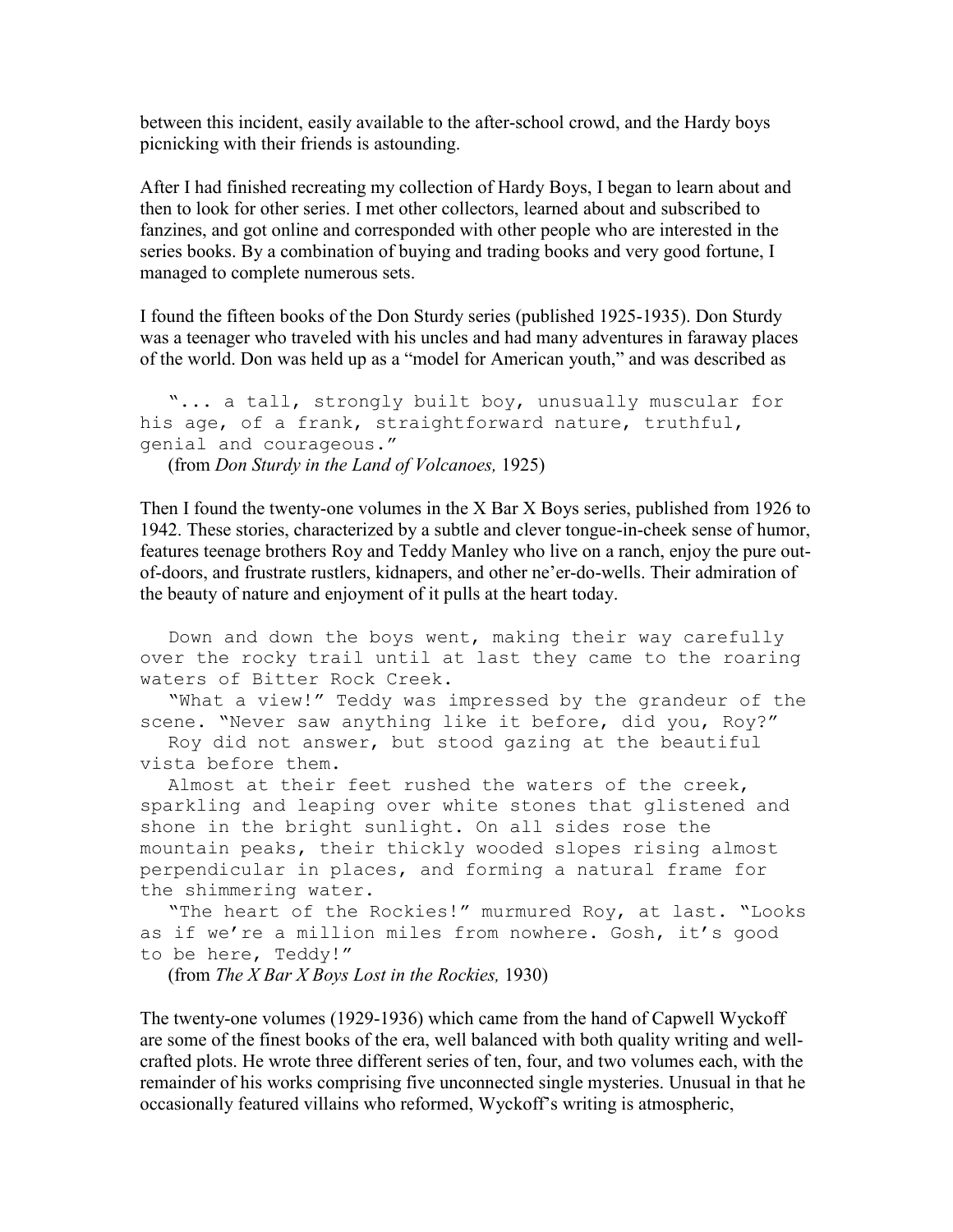imaginative, and exciting. Boys who set out on ordinary adventures like camping trips or outings gradually become involved in puzzling situations or mysteries. His books breathe the air of the 1930s.

Settings include small isolated lakes in New England surrounded by dense forest, handmade rustic cabins, fearfully cold winters, and wood-paneled corridors of longestablished academies. The quality writing leads the absorbed reader to a place where he can almost find himself warmed by fresh coffee brewed over a campfire in the very early morning, or striving hard to keep the canoe paddles from being heard by possible eavesdroppers when the friends set out by moonlight to cross the lake. Unusually creative plot lines include solving a years-old mystery which arises when friends take shelter during a storm in a long-abandoned opera house, or looking for treasure long-lost in an old house about to be sold.

The following is typical of Capwell Wyckoff's writing:

 They soon paddled up to the jutting tongue of land that ran out into the lake near the mouth of the swamp creek, and after hiding the canoe, they sat on a rotted stump to wait. The time dragged heavily. From the swamps close at hand came a rank odor that seemed to drip, and the mist was heavy at that point. In low tones they conversed, arguing the case from many different angles, none of which was satisfactory.

 "Good night, if they don't come out pretty soon, we'll have to beat it!" yawned Ren. Dave clutched his arm.

"Quiet! Here they come!"

 There was a faint drip of water as the row boat shot out of the swamp grass at the head of the creek, all three of the men still in the boat. The Lakeman still sat in the bow while the other two rowed. This time they cut straight across the lake and were soon swallowed up in the dense gloom that was now wrapping up the entire region.

(from The Mystery at Lake Retreat, 1931)

Another popular series of that era were the ten Hal Keen books, published from 1931 to 1935. Adventure was regular fare for nineteen-year-old Hal Keen, with whom the reader may enter an abandoned mansion on a rainy night, peer through a clinging mist while standing on the deck of a fog-shrouded ship off the coast of Maine, or make a desperate horse-ride through a stormy night in Montana. The ever-popular gothic element was common in these books.

 Storm clouds had been gathering since sunset and now in the gloaming they were massed and ready to loose their pent-up fury upon valley and hill. Wind whistled and screamed along the concrete highway, but so far, Hal had managed to keep his trim, sport roadster just ahead of it.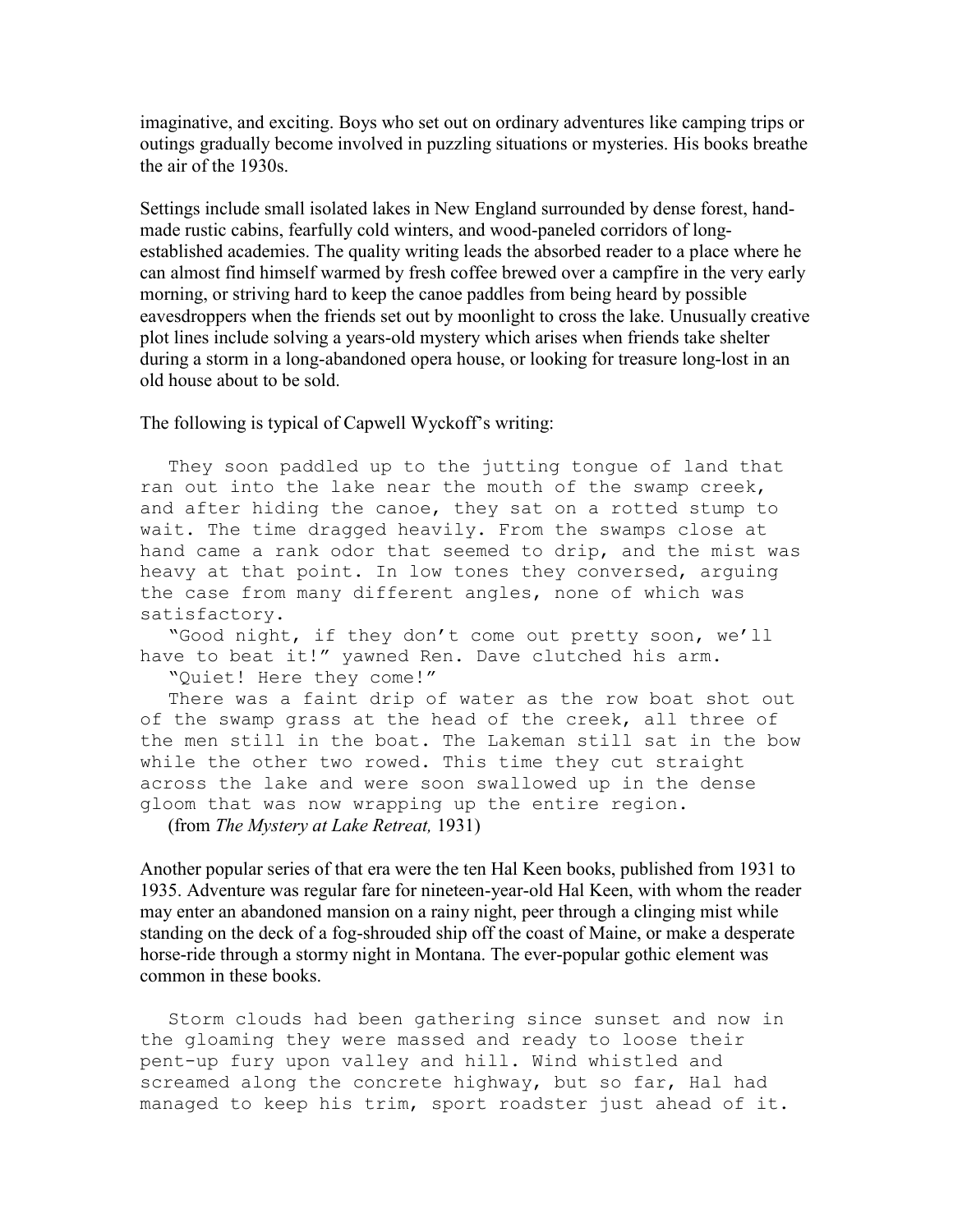Suddenly, a deafening peal of thunder rolled over the Ramapo and its frowning green hills stood out in bold relief as lightning flashed across the murky heavens.

 The velvet shadows on either side of the road were full of dismal sounds and eerie echoes. Trees bent their leafy heads before the masterful gale and the rustling foliage moaned in a strange, small voice. Then, as the rain swept down from the mountain, they noticed the car ahead blinking its rear light on and off like an evil red eye in the dusk...

 A sudden blinding flash of lightning lighted up the entire hill and he saw a narrow turret raising its gaunt head high into the storm-blackened night. In the flash that followed, he saw the crumbling garden wall, and the house, all but hidden in the undergrowth behind it, seemed to rest uneasily on its creaking foundation. He couldn't help but liken the structure to some gaunt old witch and the still more gaunt turret made an admirable dunce's cap on her weather-beaten old head.

(from The Lonesome Swamp Mystery, 1932)

Under the influence and urging of fellow-collector Rocco Musemeche, who lives in Louisiana, I became acquainted with some of the earliest series books of all, produced in the first decades of this century. He had known and loved them when he was a child. These included the original Tom Swift books, the adventures of the Rover Boys, and especially some of the Boy Scout books. The latter were produced by Percy Keese Fitzhugh, a prolific writer who devised several interconnected series, each featuring a boy who was a member of the Boy Scouts of America. These include Roy Blakeley, Tom Slade, and Pee Wee Harris. I remembered Pee Wee Harris from my reading of Scout literature in the late 1950s, when his character had moved from full-length boys' books in the post-World War I era to comic strips in the era of my boyhood.

These books, marked on the front covers with the words, "Approved by the Boy Scouts of America," were designed to advertise the Boy Scouts and urge boys to join what was then a new youth movement. Emphasizing adventure, responsibility, ability, independence, virtue, inventiveness, and service to others, these books presented wellcrafted plots marked with humor and innocent fun, as well as realistic character development. There were many passages of piercing beauty as well, such as the following:

 The fog was so dense that they could not see ten feet ahead... Somehow the sight of grass was welcome. It seemed to rise up out of nothing, all steaming like a volcano. It was only close beside them that they could see it at all; ahead it faded away in the dense fog bank. Thus the slope beside them seemed to move along with them. The area of it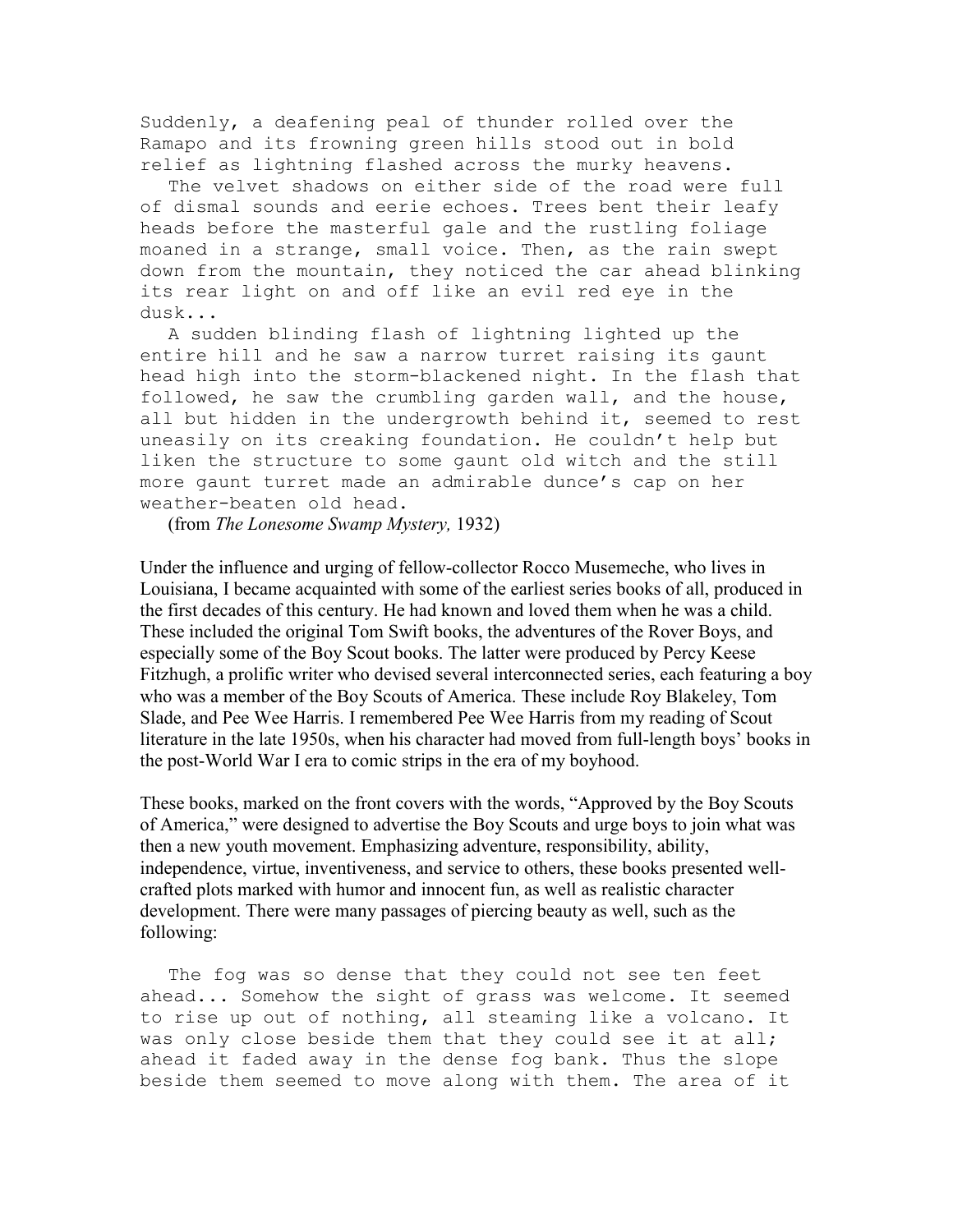that they could see was covered with spider-webs spread out on the smoking grass like clothes to dry. (from Pee Wee Harris in Luck, 1922)

The Tom Slade books are my favorites from this genre, as they emphasize honesty, humility, heroism, and justice, while warning against hasty judgment—all with the vehicle of good adventure stories. Here also are noteworthy descriptive passages, such as

 They approached the Gulch at the lower end where Conner's ruin was. The place looked desolate enough in the waning light, the dead trees, of which there were a number, standing like outcast things amid the living foliage, their soulless look emphasized by the deepening shadows. Their bare, crooked branches, black and brittle, seemed the very symbol of death. Tom wondered if little June Sanderson had been timid in the haunted twilights of this uncanny place. What a scene for a little girl to witness in the bedtime hour!

(from Tom Slade at Bear Mountain, 1925)

Many of these series came to an end either in the Depression when few people could afford to buy them, or in the second World War when paper was rationed and interest was directed elsewhere. But in the late 1940s, a number of new series began, which hit their stride in the 1950s. In addition to the Hardy Boys, these days of my childhood were also the heyday of Rick Brant, Tom Quest, Ken Holt, Tom Corbett, and Tom Swift, Jr.

The eight Tom Corbett books (1952-1956) told how Tom sped through the solar system with his friends in the early 2350s, four hundred years after the books first appeared. One of the most impressive passages recounts how three mutually-antagonistic cadets learn to help one another and forge a tightly-bonded friendship as they make their way in desperate circumstances across the scorching heat of a desert on Mars.

Tom Quest, in an eight-volume series which appeared from 1947-1955, was the brainchild of Fran Striker, the creator of the Lone Ranger. While enjoying exciting adventures, Tom learned the value of self-reliance in times of necessity, unswerving loyalty in friendships, and the importance of assisting the weak and overlooked of society.

These heroes did not know cellular telephones, pagers, fax machines, or computers, but this is not to say that technology was unimportant. Being up-to-date with technology was a common theme in many of these series books; this theme was not unknown even in the earliest series. In one of the first Don Sturdys, published in 1925, this passage appears:

 "Gee, but we're lucky to be living now!" exclaimed Teddy. "Just think of it! A hundred years ago there wasn't any railroad, or ocean steamer, or electric light, or telegraph or telephone or automobile, or phonograph or radio or airship."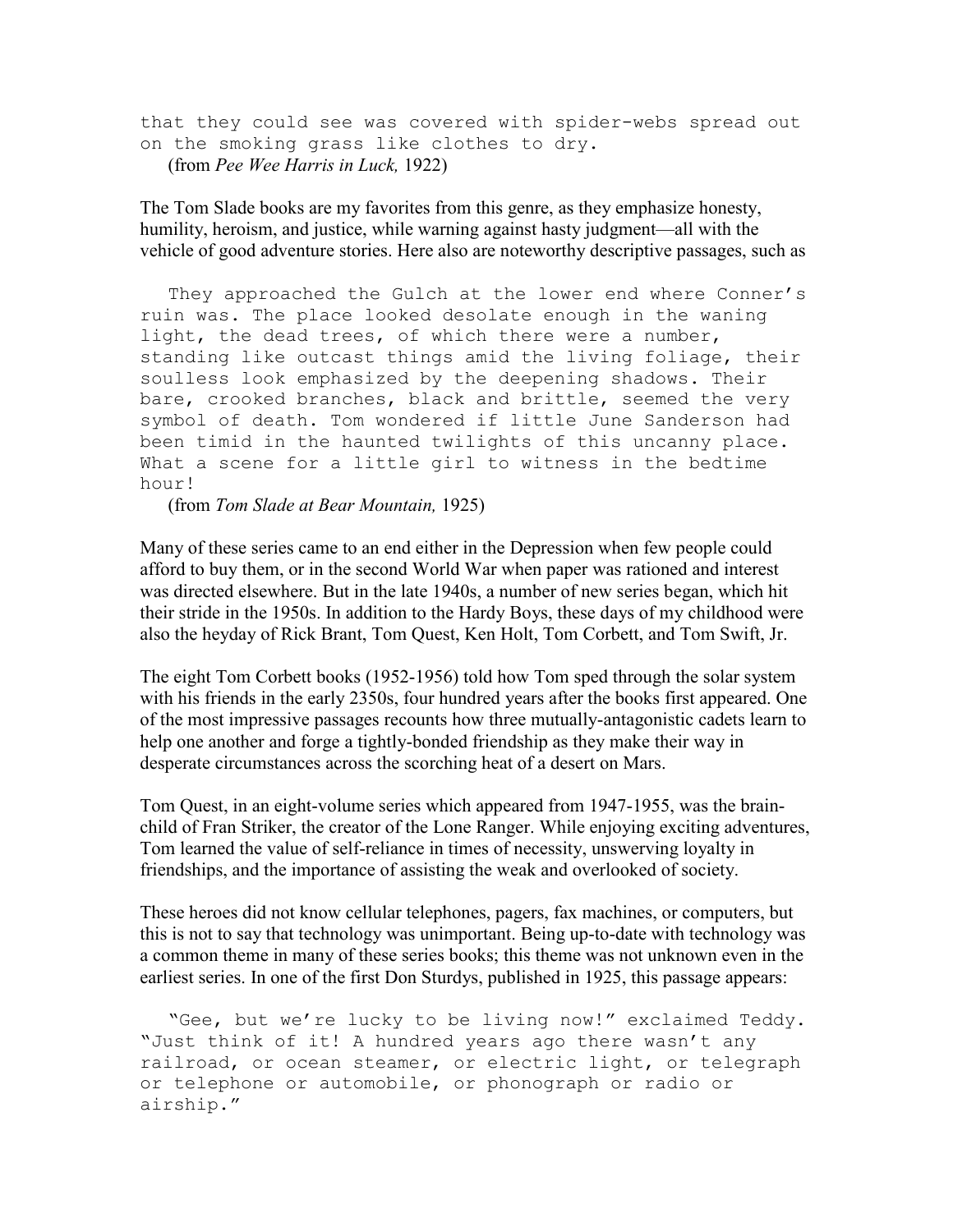```
 "You're dead right," agreed Don. "It shows," he added, 
with a grin, "how wise we were in choosing the right time 
to be born."
```
(from Don Sturdy Across the North Pole, 1925)

But in the 1950s, new technology had become important. This was the time of the Cold War and the Space Race. The new series books often featured teenage heroes who excelled in scientific inventions which became vital when their inventors fought and foiled the bad guys in globe-trotting adventures.

Digby Allen, a resourceful seventeen-year-old Space Explorer in 2161, appeared in six books which featured his adventures. His partners, Jim and Ken Barry, entertained readers from 1959 to 1962. They solved mysteries, made remarkable discoveries, and had exploits on Mercury, Venus, Mars, Ganymede, and Uranus—not to mention in the asteroid belt.

Rick Brant lived on Spindrift Island off the coast of New Jersey, where his father Hartson Brant headed a scientific foundation. Those who read Rick Brant knew that the first rocket to fly to the moon was built and launched at Spindrift. Rick was a teenage electronics genius. This becomes evident when he introduces his new friend Scotty to his room, described in the first volume of the series, which first saw print in 1947.

 As they entered Rick's room, Scotty stopped short, his glance taking in the weird assortment of gadgets. "Come on in," Rick said. "I'll explain the place to you." "You'll have to. What is it? An electrical museum?" "Brant Hall of Electronic Science," Rick replied, and proceeded to show his new friend the arrangements he had made for what he called "the simple, more comfortable life." ...

 He was proudest of all of the old leather chair he had rigged up. Along one arm was a row of buttons. The first controlled the reading lamp, a motor rheostat giving just the amount of light required for any purpose. The second turned on the radio, the third controlled the volume, the fourth gave a choice of five stations, depending on how many times it was depressed.

(from The Rocket's Shadow, 1947)

The better-known Tom Swift, Jr. built upon the reputation his father had established when his adventures were recounted in a series of forty books which appeared from 1910 to 1942. Blond, crew-cut Tom Junior produced vehicles that enabled him and his company to travel anywhere from the bottom of the ocean, to the inside of volcanoes, and even into outer space. His stellar mind also created numerous instruments, large and small, which enabled him to make incredible discoveries while frustrating a variety of nefarious foes.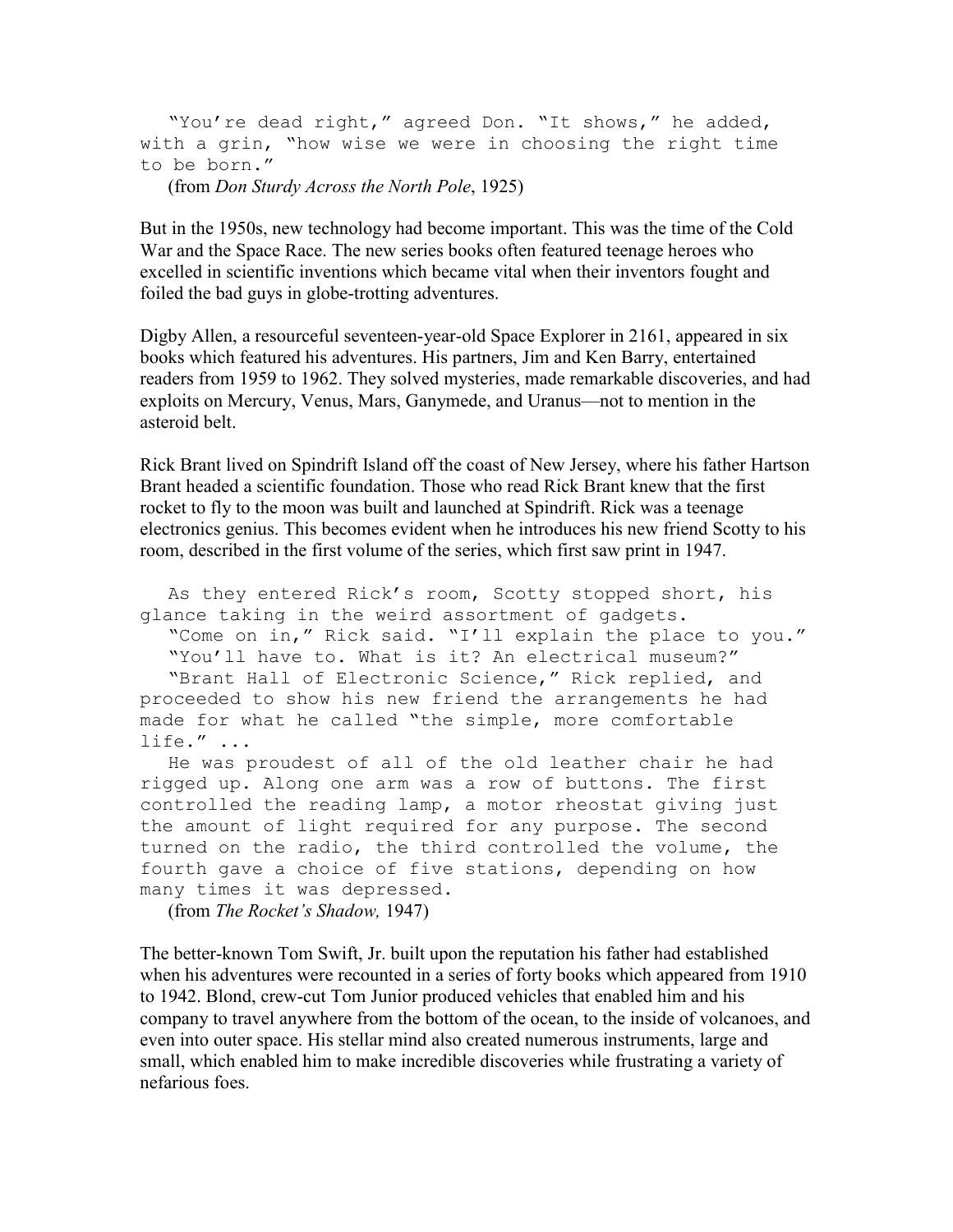Nearly all connoisseurs of series books today agree that the highest standard of quality in any series book writing was set by the author of the Ken Holt series, which appeared from 1949 to 1964. This series told how Ken Holt, son of a world-famous news correspondent, solved complicated and plausible mysteries with the help of his friend Sandy Allen, whose family produced a weekly newspaper in Brentwood, New Jersey. Unlike the characters in many other series books, the boys did not depend on coincidence or bumbling adversaries to save them in times of danger. The plots and predicaments in which Ken and Sandy became involved required that the boys use their wits to escape from peril or solve the mystery.

The quality of writing is exceptional, with story lines noted for being intriguing, challenging, and believable. The crafting of the words is dependably compelling, and the personalities of the characters well developed and consistent. It is difficult to select a passage suitably representative of the series, though the following shows how the author can create an atmosphere of subtle menace breathing through an apparently serene night, the landscape occasionally lit by an undependable moon.

The hillside was rough and full of brambles, and they saved their breath for the climb.

 They were disappointed when they reached the crest. The moon was behind a cloud just then, and nothing was visible below them except the bare branches of a heavy stand of trees.

Cautiously they started the descent.

 Halfway down Sandy caught Ken's arm. "There—right below us," he whispered.

 Ken could just make out the towering stone walls of the ruined building.

Suddenly he caught his breath. "Look—a light!"

 The both saw it the next time—a dim brief flicker almost at ground level, at the foot of the old structure.

"Come on," Ken whispered.

(from The Secret of Hangman's Inn, 1951)

Another passage, showing the extremely high quality of writing, is found in The Mystery of the Shattered Glass.

 Slowly at first, and then with a rush, the new day came. The black water became lead-colored, faded to a silvery gray, and finally began to glow a deep blue, laced by the red-tinged foam that caught the rays of the young sun.

Once more the Helen Rogers steamed a full, slow circle. No sign of life showed on either side of the ship, except for half a dozen gulls skimming and soaring over the ruffled wake.

(from The Mystery of the Shattered Glass, 1958)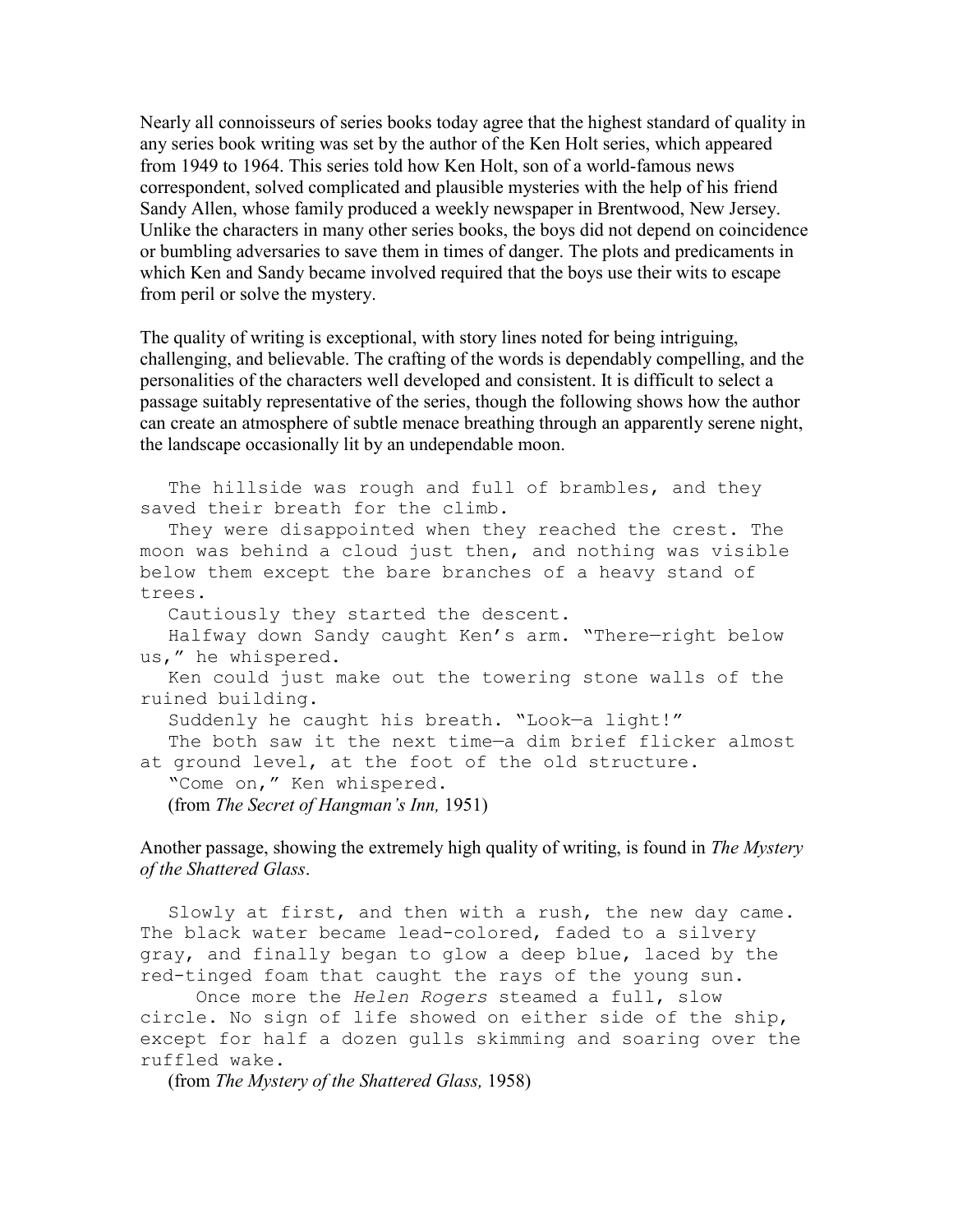From the same pen which produced Ken Holt came the three-volume Roger Baxter series (1946-1948). Roger Baxter is a younger version of Ken Holt. These three books appeared just before Ken Holt got started in 1949, and lead directly into that series.

In this reflection, I have mentioned only the series directed toward boys, but only because they are the ones I know best. There were numerous books for girls as well, foremost of course being the top-selling Nancy Drew series. In the first decades of the century the thirty volumes of the Ruth Fielding series were popular, along with series like the Outdoor Girls. In the thirties and forties, series began which were dedicated to the adventures of detectives like the Dana girls and Judy Bolton, as well as nurse Cherry Ames, stewardess Vicki Barr, and many others. These series emphasized girls' independent thinking and action in the context of adventure and travel.

For several reasons, most of these series came to an end in the mid-1960s. Only the Hardy Boys and Nancy Drew continued and still exist today, but in formats which have almost no recognizable connection with their predecessors. The appearance of the books made a transition from hardbacks with dust jackets; to hardbacks with picture covers, no jacket, and fewer pages; and finally to thin paperbacks, with a matching decline in the quality of both story and writing.

Very few of the children who read these books today have any idea of their venerable history. I've been gratified to be able to share some of my old original Hardy Boys with the seven-year-old son of a friend of mine who had known only the revised texts. He is inhaling the old texts with great pleasure. Fortunately, those who want to read these books can still find them without too much effort in the children's section of used book stores across the nation.

Critics of these early series books point out the blatant racism and ethnic stereotypes which many of them contain. There is no denying that many of the books do contain material which is quite offensive today—though others are remarkably free of it, and a few even went against the accepted standards of their day by presenting friendships across such social barriers. In the Tom Quest series, for example, the chief characters have frequent contact with American Indians and primitive peoples on other continents, who are invariably presented in a positive light. One passage in a Tom Quest book shows amazing sensitivity to the issue:

```
 It was midafternoon when Tom Quest and his friends left 
the village with a new slant on the jungle savages.
```
 "They were all right," said Whiz Walton in a pleased voice.

 "Sure they're all right," Gulliver replied. "They're just as much all right down here as yo' are in New York. What's more," he said, "I bet they treated us a darned sight better'n they'd git treated if they was to march into one o' them New York hotels."

```
 "You've got something there, Gulliver," said Whiz.
 (from The Telltale Scar, 1947)
```